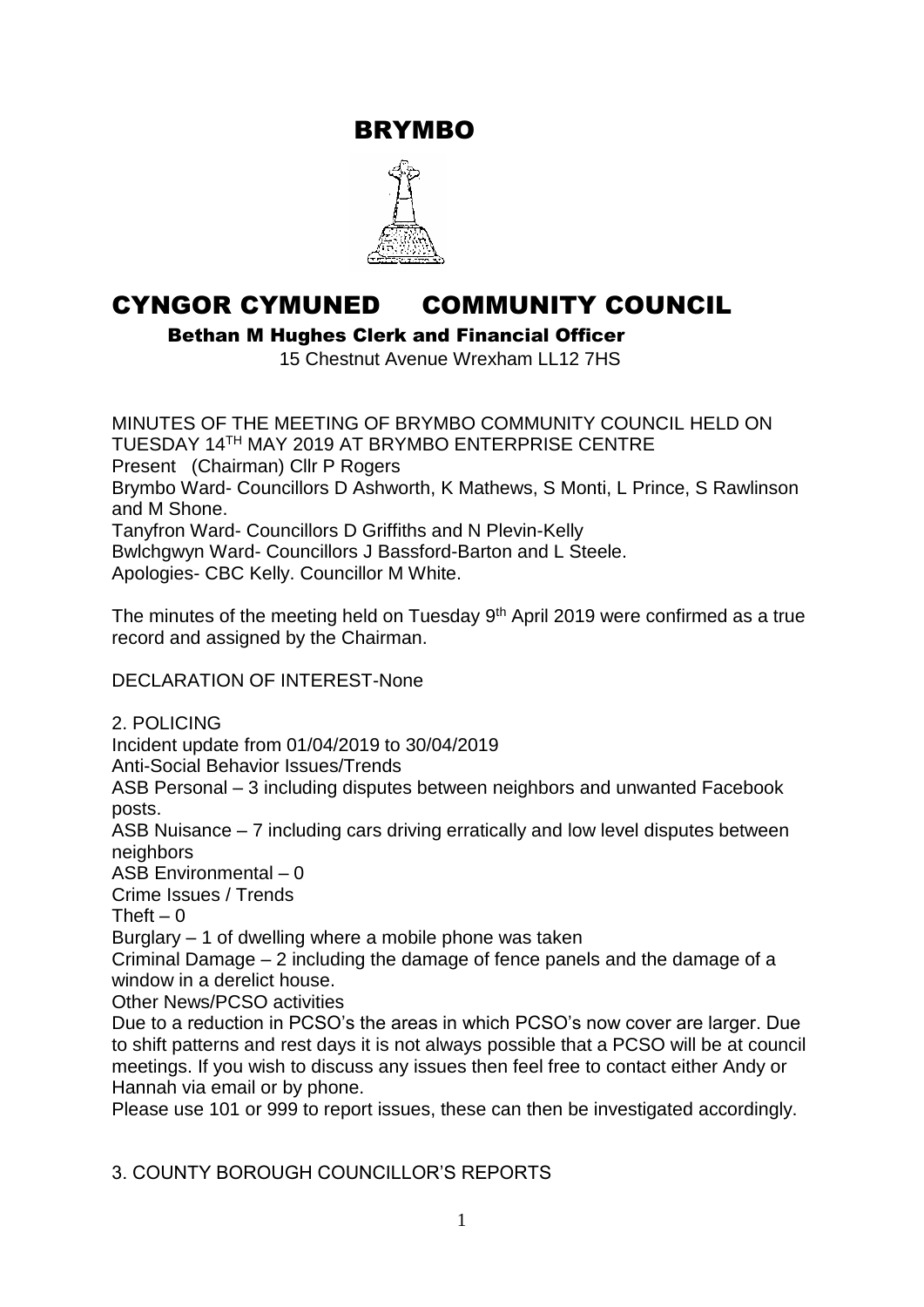CBC Rogers told members that BDL had launched a pre-application consultation and it was on display at the Enterprise Centre and the website of Brymbo Park. Cllr Shone said that he had noticed in the previous month's minutes that there where issues with the land being gifted and asked where this was going? CBC Rogers said that there was a solution and he had been told that it had been resolved however he had not been informed as to how. He said the new school site had now been pegged out and things were moving positively. He said that with regards to the Heritage site the transfer of the freehold would only be made once planning had been agreed. Legal aspects were being finalised and Cllr's needed to put forward any questions they may have. Gary Brown form the heritage project had asked residents to put forward a new visitor attraction name for the site. CBC Rogers said that he felt there was no need for a new name for the site. Cllr Rawlinson said that any name should include Brymbo and heritage. CBC Rogers said that as members felt strongly about the change of name perhaps the Clerk would write to BHG. Cllr Ashworth proposed and Cllr Monti seconded that the Clerk write to BHG regarding the name change. A vote was taken. All were in favour.

#### 4. ROADS

CBC Rogers told members that the road resurfacing schedule was due to be published later that month.

5. BUS SHELTER SERVICES AND STOPS No further information.

6. PLAYING FIELDS AND PLAYGROUNDS No further information.

#### 7. FOOTPATHS/LIGHTING

CBC Rogers said that the trial LED lighting in Brymbo was a success. The light from the lanterns was very good and much better than the LED that had been replaced previously in the village. A meeting would be arranged with Mark Collier to finalise the plans for replacing all the lanterns.

8. WAR MEMORIAL No further information.

9. PLANNING ERECTION OF TWO STOREY REAR EXTENSION 22 BRYN GWENFRO TANYFRON P/2019/0287 No observations

ALTERATIONS TO DWELLING INCLUDING ERECTION OF BALCONY WITH EXTERNAL STAIRS, USE OF LOFT SPACE AS CRAFT ROOM AND NEW/REPLACEMENT WINDOWS MAYVILLE HOUSE TANYFRON P/2019/0322-No observations

NOTICE OF APPEAL AT LAND ADJACENT TO GRAIG WEN FARM OFF BRYMBO ROAD BWLCHGWYN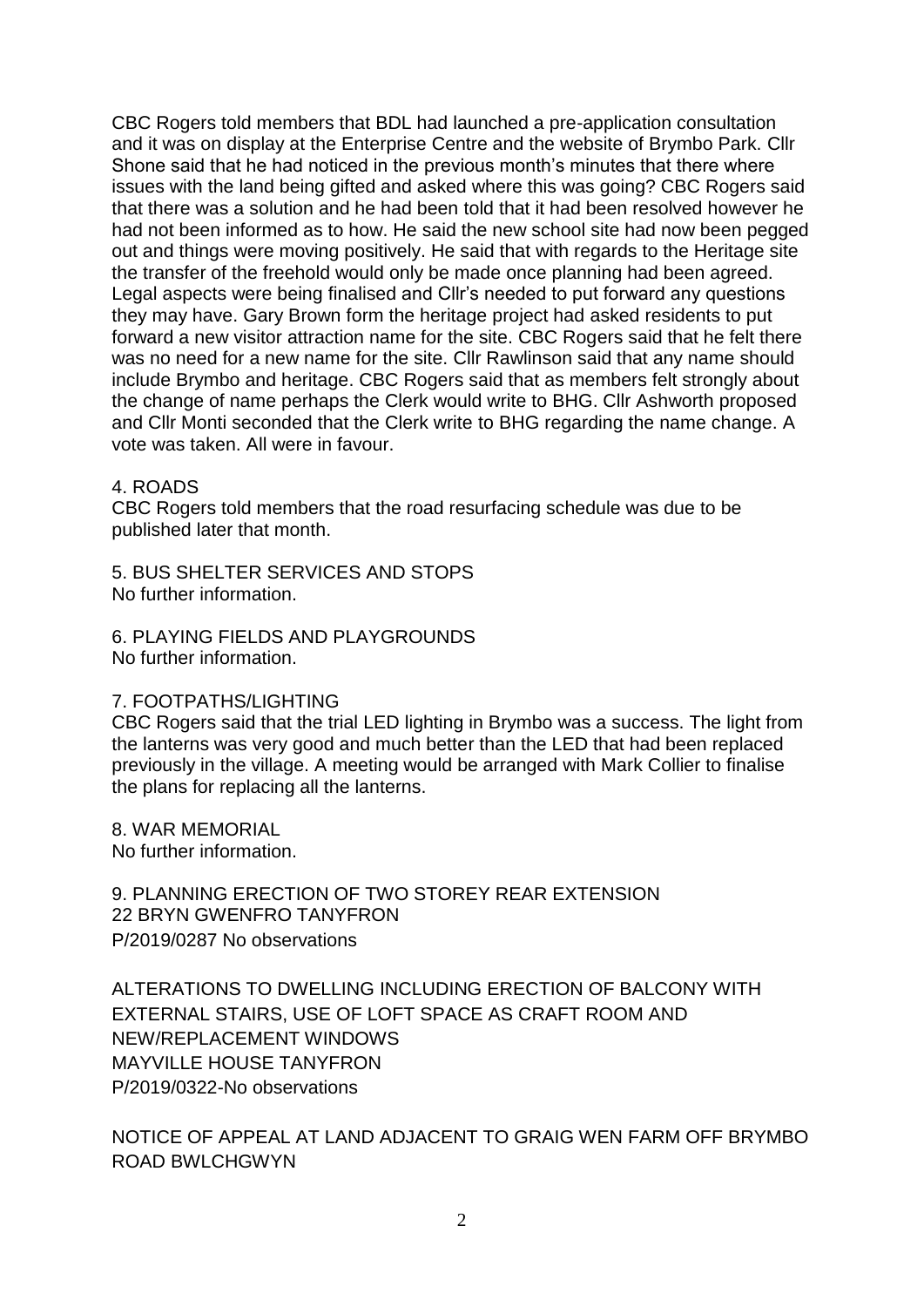#### P/2018/0613-No observations

## 10. BWLCHGWYN VILLAGE HALL

The Clerk had written to Denise Garland and had requested that all correspondence be forwarded to her from Fields in Trust and the Charity Commission as there was nothing to clarify their requests in writing, which BCC's solicitors needed. She had received an e-mail back, however there was no correspondence from either organisation merely bullet points with the progress so far. The Clerk had then received an e-mail from Sharon Roberts of WCBC on the 24<sup>th</sup> April 2019 requesting that a meeting be arranged to discuss the village hall. The Clerk had written back to say that before a meeting could be arranged the CC's solicitors had advised her that they needed to see all correspondence between WCBC, Fields in Trust and the Charities Commission before they could pursue the matter. She asked if Ms Roberts could kindly arrange for all the requests that the Fields in Trust and the Charity Commission had made, be sent to her in order for her to pass to the solicitors who could then advise her further. No documentation had been received only an acknowledgement of the e-mail.

### 11. INTERNAL AUDIT REPORT /ANNUAL RETURN

The Clerk read out the internal audit report from JDH Business services. There were 5 issues raised.

Issue 1-Cheques 3354, 3355 and 3356 had not been approved within the Council minutes. This was an error by the Clerk and she would try to ensure it would not happen again.

Issue 2-The level of fidelity cover had increased to £283,000. However the maximum projected cash and bank balances as at 31/03/19 was circa £294,000. The Clerk had adjusted this with the insurers.

Issue 3-The general reserves at 31/03/19 exceeded 12 months of expenditure and sector guidance recommended that general reserves be between 3 and 12 months operating expenditure. The Clerk said that members now needed to move forward with the capital project for Bwlchgwyn as this was crucial before next year's audit. The project had been discussed for almost 6 years and nothing had been agreed upon. Cllr Jeanette-Bassford said that the 3 Councillors from Bwlchgwyn had been in discussions regarding the building of a MUGA. The Clerk asked that they come together and after the summer recess bring the plan before full Council in order that progress be made.

#### Members agreed.

Issue 4-The Council had incurred expenditure of £30,000 on new play equipment and resurfacing at the new Cae Merfyn playground, however they had not been added to the asset register. The Clerk told members that the play equipment was not owned by the CC. The CC had funded the project and had agreed to pay for the maintenance as they did with the other 10 play areas in the 3 villages. None of the other equipment was on the asset register. The land on which the playground had been built was owned by WCBC and the CC had no lease on it. The decision made by the CC was to fund the building of the playground and maintain it in future years. Issue5-The financial regulations required 3 quotations on contracts over £7000.00. The CC had a maintenance contract with Jones Lighting and no evidence of three quotes being received. In June 2013 BCC went into partnership with the other CC's regarding the Jones Lighting contract. Tenders had been made and opened at a special meeting in June 2013. BCC agreed to join forces with the other CC's as this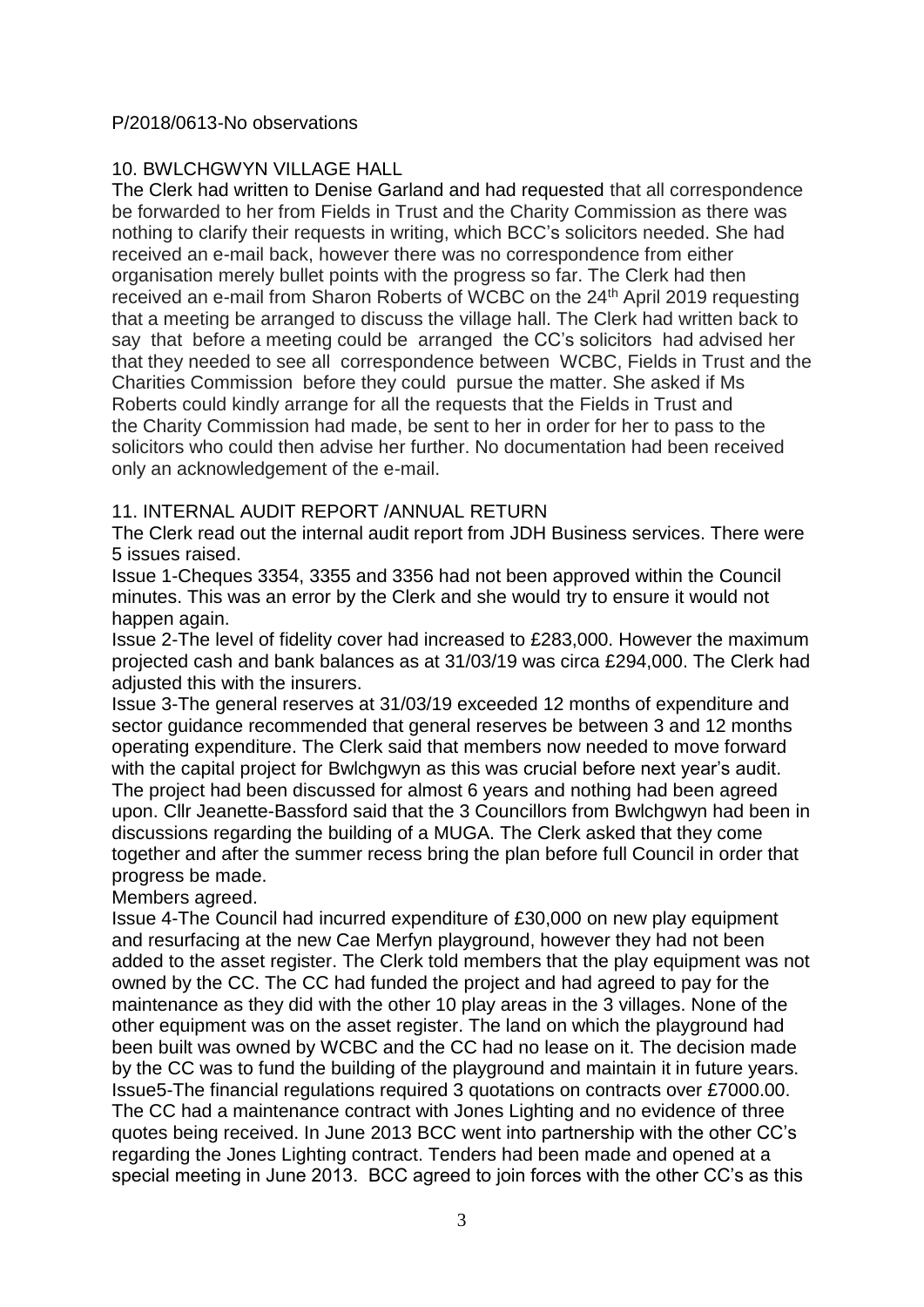reduced costs. Copies of the contract were circulated to each CC. As Jones Lighting were the maintenance contractors, BCC agreed that Jones Lighting would replace all their existing lanterns with the new LED lamps which were more cost-effective and environmentally friendly. The Clerk had sought advice from Gwersyllt CC who had undertaken the same work in April 2018. They told her that as the work was replacing lanterns they had not put the work out to tender as their maintenance contractor (Jones Lighting) would undertake the work. Also, BCC were already in a maintenance contract with Jones Lighting who could not guarantee maintenance of work by any third party. The Chairman suggested that as £7000.00 had been the amount the CC had agreed upon for contracts perhaps this needed to be looked at again. Cllr Ashworth said that perhaps The Clerk could discuss with other CC's regarding limits for maintenance expenditure, quotations and capital expenditure. She said this would make things clearer and safeguard the Clerk when Audits were being undertaken. The Clerk agreed to do this.

In the follow up from the previous year the recommendation had been made that as a receipt had not received by Bwlchgwyn Cabin Crew the Internal Auditor had recommended that all receipts for significant grants /donations should be secured. The Internal Auditor had said that there was no evidence in 18/19 of this been carried out. The Clerk would seek the advice of the Internal Auditor on what amount was significant. It was agreed that the Annual Return be approved by Council and the Chairman and Clerk signed the Annual Return. The Clerk told members that all the documentation with regard to the External Audit would now be sent to the Auditors.

12. CORRESPONDENCE

None received.

|      | <b>13. ACCOUNTS FOR PAYMENT</b>               |         |
|------|-----------------------------------------------|---------|
|      | 3384 BTRT HIRE OF ROOM 09/04 & 16/04          | 60.00   |
| 3385 | <b>SCOTTISH POWER B GREEN</b>                 | 38.30   |
| 3386 | VRON GARDEN SERVICES BWLCHGWYN W/MEMORIAL     | 134.36  |
| 3387 | WREXHAM COMMERCIAL SERVICES LITTER BRON GREEN | 126.00  |
| 3388 | SCOTTISH POWER TYF MUGA                       | 193.97  |
| 3389 | <b>WCBC LODGE COMM CENTRE</b>                 | 25.28   |
| 3390 | FLINTSHIRE YOUTH EXCHANGE DONATION            | 100.00  |
| 3391 | LLANGOLLEN INT MUSICAL EISTEDDFOD             | 200.00  |
| 3392 | HOPE HOUSE HOSPICES DONATION                  | 150.00  |
| 3393 | <b>EASILY DOMAIN RENEWAL</b>                  | 18.00   |
| 3394 | AMAZON TENT PEGS BRON GREEN                   | 13.44   |
| 3395 | <b>B HUGHES REFUND OF POSTAGES</b>            | 9.97    |
| 3396 | <b>B M HUGHES SALARY</b>                      | $\star$ |
| 3397 | JDH BUSINESS SERVICES LTD INTERNAL AUDIT      | 214.20  |
| 3398 | <b>B M HUGHES REFUND STATIONERY</b>           | 10.47   |
| 3399 | ENVIROCLEAR SITE SERVICES BRONWENS GREEN      | 744.00  |
| 3400 | EXCELLO LAE LDP BRYMBO                        | 600.00  |
| 3401 | <b>SCOTTISH POWER LTD ENERGY</b>              | 1051.49 |